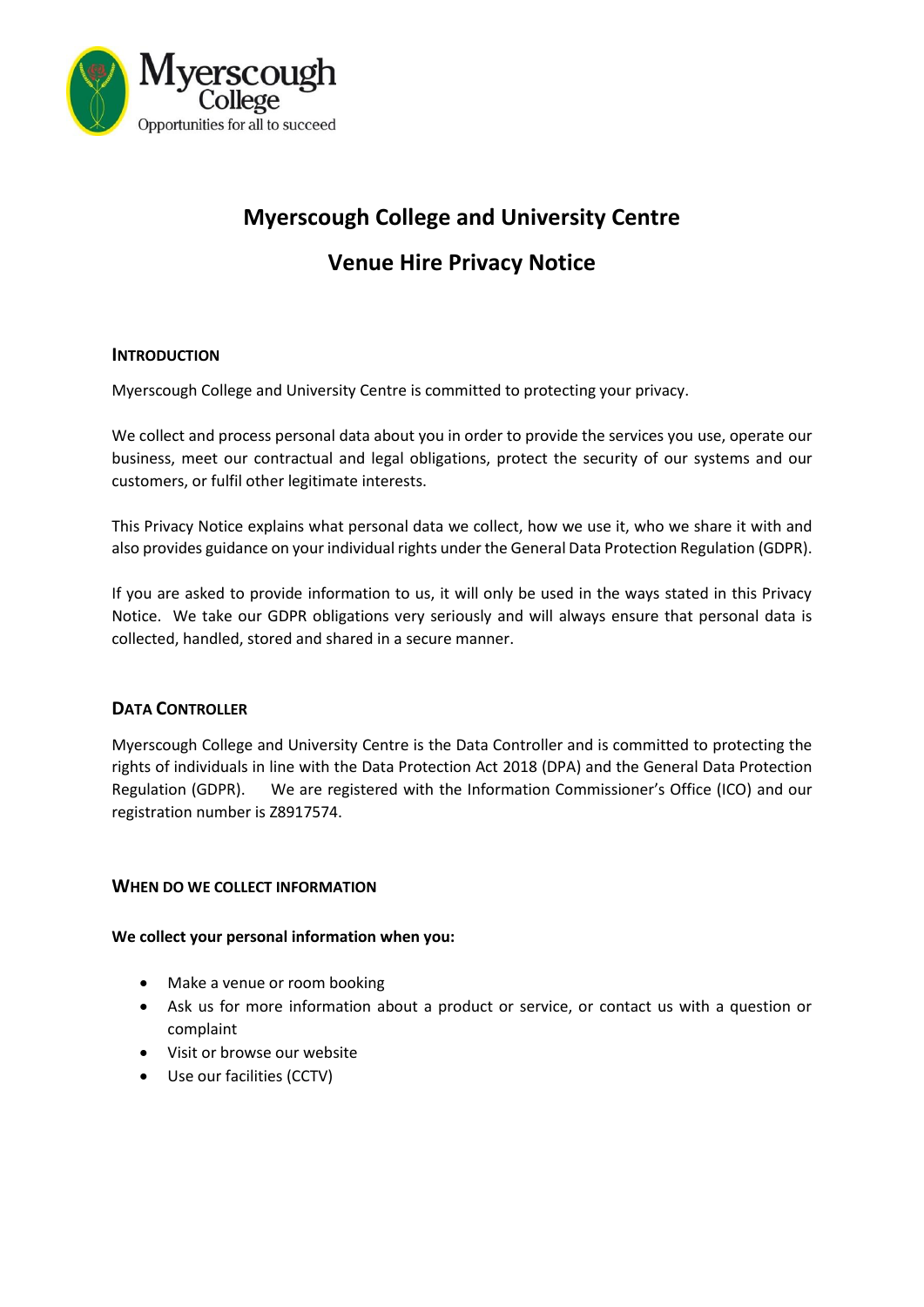#### **WHAT INFORMATION DO WE COLLECT**

- Name
- Postal Address
- **•** Email Address
- Telephone Number
- Nature of the venue or room booking

#### **HOW DO WE USE THIS INFORMATION**

We will use your personal information to process your booking and provide you with the services requested as part of this booking.

#### **CATEGORIES OF PERSONAL DATA**

Myerscough College and University Centre recognises the significance of sensitive personal data and will only process such data if certain conditions are met. These conditions are outlined in guidance from the UK Information Commissioner's Office.

#### **OUR LEGAL BASIS FOR PROCESSING YOUR PERSONAL DATA**

We do this as a task carried out in the public interest. We will not be able to process your booking without the personal data that you provide us with.

#### **INFORMATION SHARING AND DISCLOSURE**

Myerscough College and University Centre will not sell your personal information.

#### **VISITORS TO OUR WEBSITE**

A cookie is a small file placed on your computer's hard drive. It enables our website to identify your computer as you view different pages on our website. Cookies allow websites and applications to store your preferences in order to present content, options or functions that are specific to you. They also enable us to see how many people use our website and what pages they are likely to visit. All cookies used by our website are used in accordance with the current Privacy and Electronic Communications Regulations 2011.

Cookies do not provide us with access to your computer/device or any information about you, other than that which you choose to share with us. You can use your web browser's cookie settings to determine how our website uses cookies.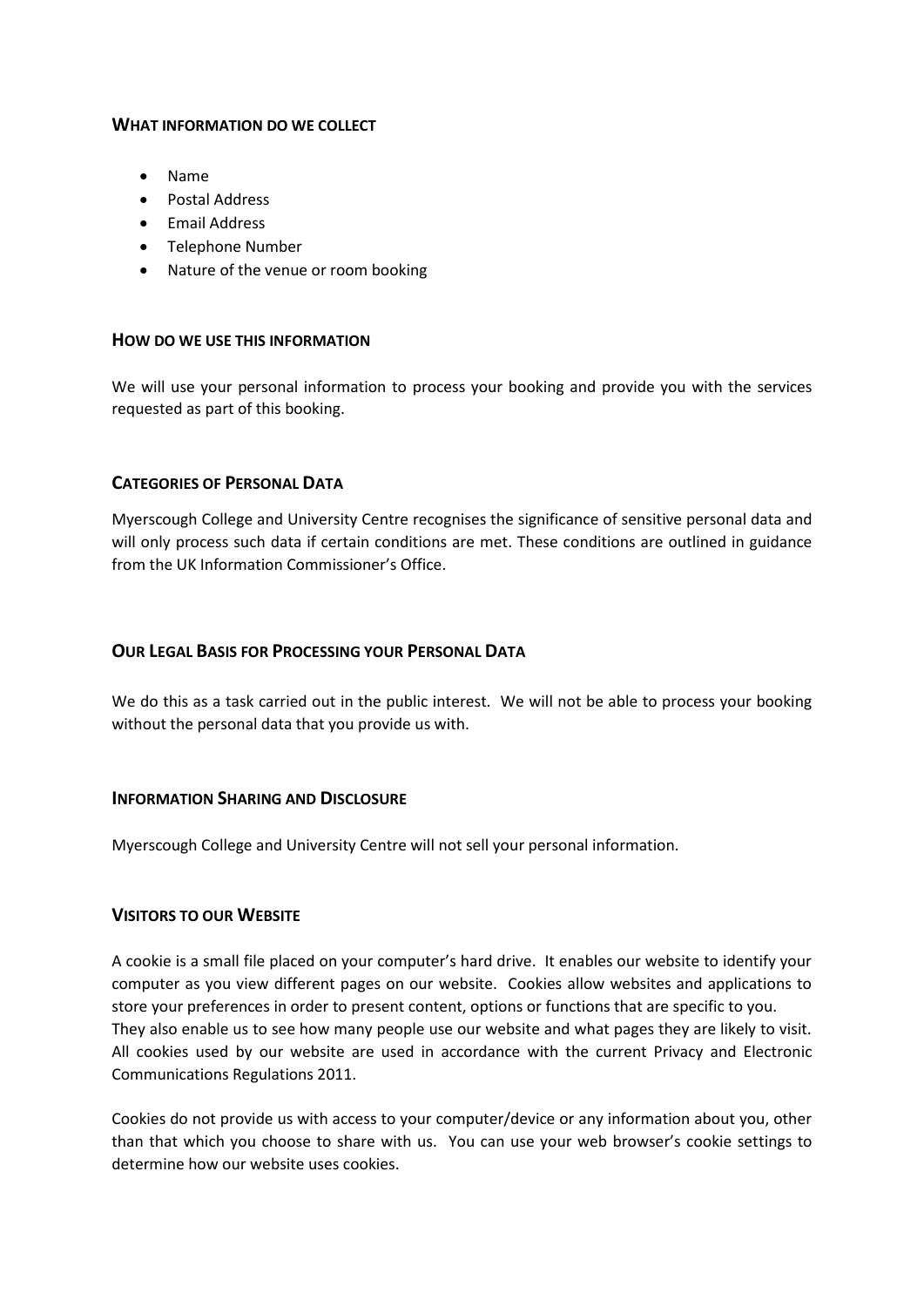If you would prefer that our website does not store cookies on your device, you should set your web browser to refuse cookies. Please be aware however that doing so may affect how our website functions and some features may become unavailable to you.

Unless you have changed your browser to refuse cookies, our website will issue cookies when you visit it.

#### **PEOPLE WHO REQUEST INFORMATION FROM US**

If you request information from us by letter, telephone, email, via our website or face to face, we will make a record of that enquiry and will use the information you give us to provide you with an appropriate response. We will only use your information for this purpose unless you specifically consent to us contacting you in the future in relation to services we provide. Where such consent is given, you are able to request that we stop contacting you at any time.

# **HOW LONG WE KEEP YOUR PERSONAL DATA**

We will keep all records relating to venue or room hire bookings for a period of seven years after the event.

# **YOUR RIGHTS**

Under GDPR, you have the rights as an individual to:

- Find out what personal data we hold about you and obtain a copy of this data, free of charge, within one month of you making the request
- Ask to correct inaccurate or incomplete data

If you think we are acting unfairly or unlawfully, you can:

- Object to the way we are using your data
- Complain to the [UK Information Commissioner's Office](https://ico.org.uk/)

Under certain circumstances, you also have the right to ask us to:

- Restrict the use off your data (if you have raised issues about the accuracy or use of your data until we have investigated and responded to your concerns)
- Erase your information (the right to be forgotten)
- Comply with your wishes, where you have previously agreed to us processing your data, and have withdrawn consent to further processing
- Provide you with a portable electronic copy of the data you have provided to us.